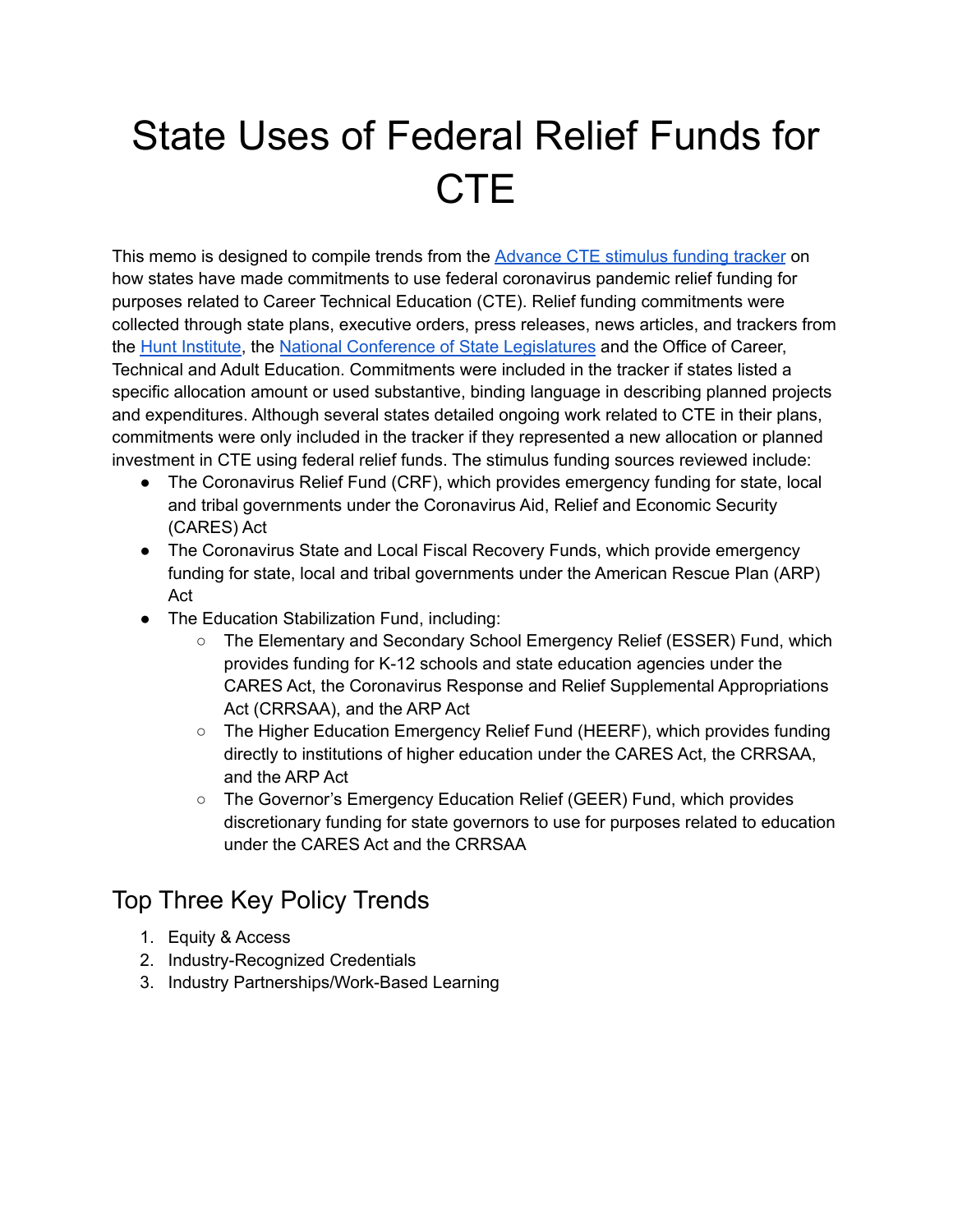| <b>Spending Category</b>                                                                                                                                                     | # of<br><b>Commitment</b><br>s | <b>States that Made Commitments in</b><br>this Category                                                              |
|------------------------------------------------------------------------------------------------------------------------------------------------------------------------------|--------------------------------|----------------------------------------------------------------------------------------------------------------------|
| Equity & Access<br>Spending addresses access to CTE<br>as well as strategies that support<br>success within CTE for specific<br>populations.                                 | 36                             | AR, AZ, CO, CT, DE, IN, LA, MA,<br>MD, ME, MI, MO, MS, MT, NC, NE,<br>NH, NM, OH, OR, PA, PR, RI, SD,<br>TX, WA (26) |
| <b>Industry-Recognized Credentials</b><br>Spending addresses attainment of<br>credentials recognized by industry,<br>including micro-credentials and<br>educational degrees. | 30                             | AR, CO, DE, FL, GA, IA, ID, IN, LA,<br>ME, MO, MA, MD, MT, NC, OH, PA,<br>RI, SC, SD, TN, TX, UT (23)                |
| <b>Industry Partnerships/Work-based</b><br>Learning<br>Spending addresses engaging<br>industry to drive student learning<br>through work-based learning or other<br>means.   | 27                             | AR, CO, CT, DE, GA, IA, IN, LA, MA,<br>MD, ME, MO, MT, NH, NM, OH, OR,<br>RI, TN (19)                                |
| <b>Virtual Learning</b><br>Spending addresses digitization of<br>CTE programs, including<br>expenditures on software and virtual<br>curriculum materials.                    | 19                             | AR, AZ, CO, DE, LA, MA, MD, MS,<br>MT, PA, PR, RI, SD, TN, WA (15)                                                   |
| Career/Academic Counseling<br>Spending addresses the number or<br>availability of school counselors or<br>career advisers providing academic<br>and/or career guidance.      | 17                             | AZ, CT, HI, IN, ME, NC, NE, OH, OR,<br>SC, TN, TX (12)                                                               |

## Equity & Access

Twenty-five states and Puerto Rico made 36 relief funding commitments related to equity and access in CTE and workforce development. The majority of these commitments primarily impacted postsecondary and adult learners. At the secondary level, commitments tended to focus on career pathways and summer and after-school CTE opportunities. At the postsecondary and adult level, commitments typically emphasized financial aid, learner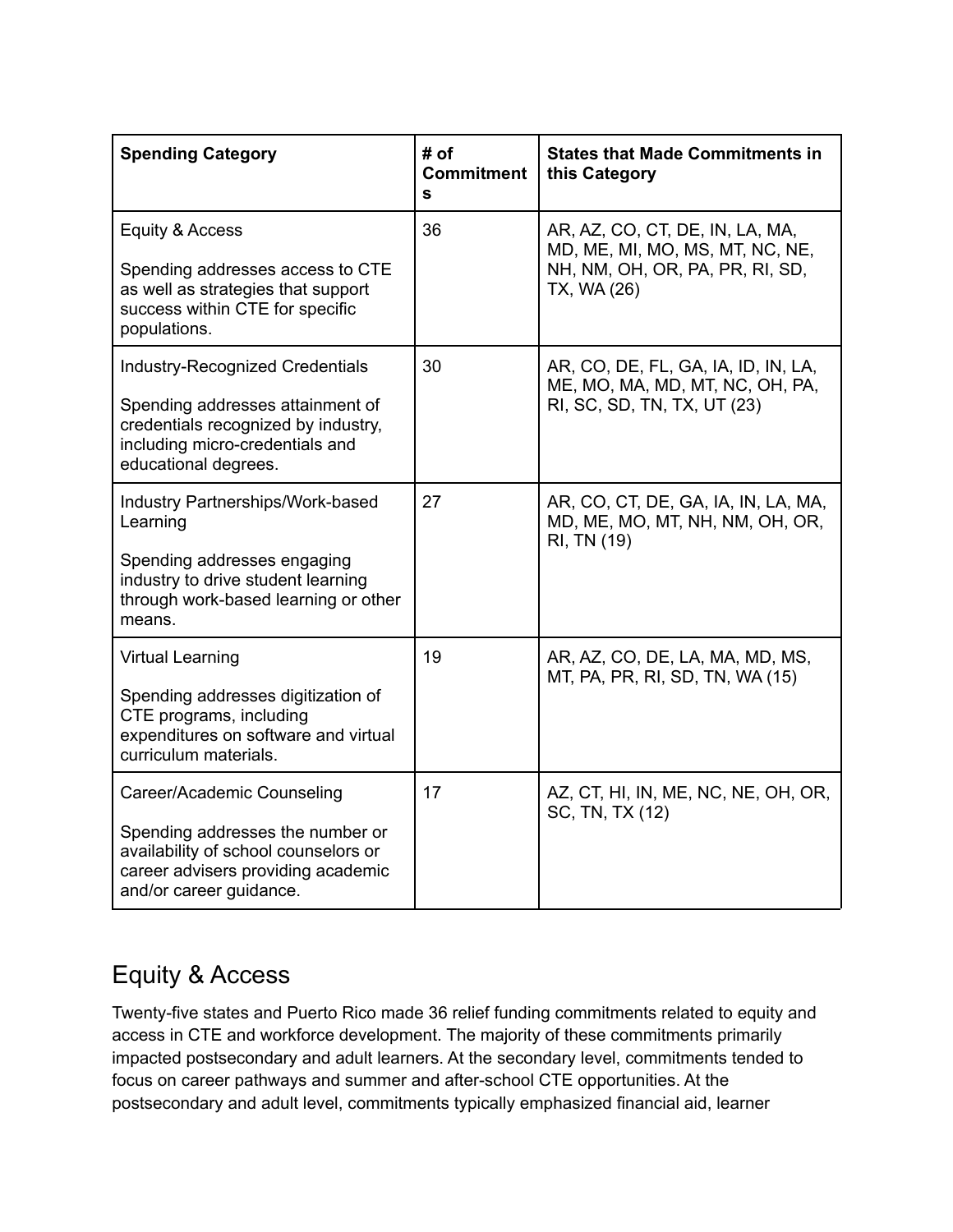re-engagement, expanded program delivery models such as virtual learning, and expanding access to CTE for displaced workers.

**Michigan** committed \$24 million in GEER [dollars](https://www.michigan.gov/whitmer/0,9309,7-387-90499-539206--,00.html) to create the Future for Frontliners program, which offers tuition-free community college for 625,000 frontline workers in essential industries who worked during coronavirus social distancing orders between April and June of 2020.

**Washington** made a \$5 million ESSER [allocation](https://oese.ed.gov/files/2021/11/WA-ARP-ESSER-State-Plan-Final.pdf) to establish Regional Equity Labs, which will appoint CTE/Nontraditional Education Equity Ambassadors in K-12 schools to address perceptions of CTE and other nontraditional education programs. These labs will also facilitate an Equity in CTE and Nontraditional Education Grant Program to address gaps in CTE enrollment and performance for "students furthest from educational justice."

Three states made ESSER investments to expand virtual CTE program delivery models and other remote learning opportunities (also covered under the Virtual Learning category). **Arkansas** committed almost \$4 [million](https://oese.ed.gov/files/2020/09/Arkansas-Cares-Act-ESSER-60-day-report.pdf) on digital CTE courses and work-based learning simulation, remote engagement with industry professionals, access to digital curriculum for Career ClustersⓇ and resources for industry certification assessments. **Rhode Island** allocated \$3 [million](https://oese.ed.gov/files/2021/06/Rhode-Island-ARP-ESSER-State-Plan.pdf) to expand summer learning courses through the state's [All-Course](https://enrollri.org/acn) Network free online platform. **Delaware** committed [\\$500,000](https://www.doe.k12.de.us/cms/lib/DE01922744/Centricity/Domain/511/ESSER-GEER%20II%20FINAL%20Spending%20Plan%20Summary%20031521.pdf) to transition existing credential and apprenticeship programs to an online format.

#### Industry-Recognized Credentials

Twenty-three states made 30 relief funding commitments promoting the attainment of industry-recognized credentials, primarily at the postsecondary level. Only six of these commitments were exclusively geared toward secondary learners. Commitments generally emphasized creating new credential programs, expanding the capacity of existing programs, aligning credential programs to industry needs and expanding learner access to programs through financial aid or additional resources for certification assessment.

**Florida** made a \$35 million GEER [allocation](https://www.fldoe.org/core/fileparse.php/19861/urlt/FLDOEReopeningCARESAct.pdf) to expand and improve short-term programs leading to in-demand technical certificates, career certificates and industry-recognized certifications through a partnership between the Florida Department of Education and state and technical colleges.

**Texas** also used [GEER](https://content.govdelivery.com/attachments/TXHECB/2021/07/13/file_attachments/1877441/GEER%20July%20Funding%20Memo_THECB.pdf) to fund \$25 million in Texas Reskilling and Upskilling for [Education](https://www.highered.texas.gov/institutional-resources-programs/institutional-grant-opportunities/texas-reskilling-and-upskilling-for-education-true-institutional-capacity-grants/) [\(TRUE\)](https://www.highered.texas.gov/institutional-resources-programs/institutional-grant-opportunities/texas-reskilling-and-upskilling-for-education-true-institutional-capacity-grants/) Institutional Capacity Grants, dedicated to community, state and technical colleges to support efforts to create, expand or redesign high-value postsecondary workforce credential programs.

**North Carolina** allocated \$15 million in [GEER](https://governor.nc.gov/news/governor-cooper-directs-956-million-support-students-impacted-covid-19-pandemic) funds for the NC Community College System to provide tuition assistance to students enrolled in short-term workforce training programs leading to a state or industry-recognized credential in a high-demand field.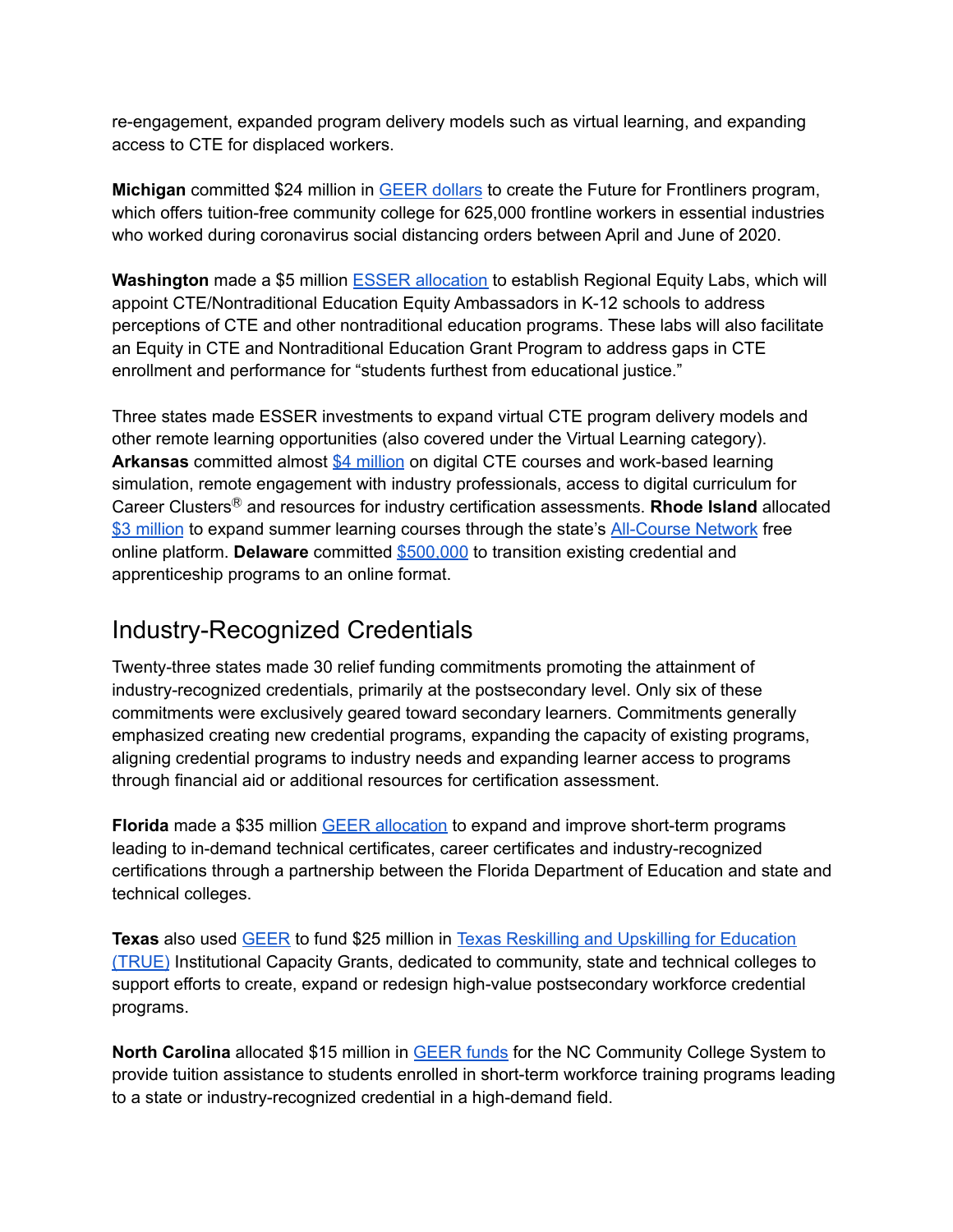#### Industry Partnerships & Work-Based Learning

Finally, 19 states made 27 commitments for industry partnership and work-based learning initiatives. Unlike the other spending categories, the majority of commitments made in this category impacted secondary learners in some way, whereas only about a quarter of commitments were explicitly geared toward postsecondary and adult learners. At the secondary level, areas of emphasis included career pathways, connecting learners to employers and summer and after-school applied learning opportunities. At the postsecondary and adult level, commitments focused on expanding employer-run job training programs and apprenticeships.

**Indiana** committed nearly \$20 million in CRF [dollars](https://www.insideindianabusiness.com/articles/holcomb-expands-jobs-program-through-end-of-year) to expand the state's Employer Training Grant, which provides employers with funding to train new employees and up-skill or re-skill workers. The investment temporarily doubles the maximum amount of available funding per employer and allocates \$5 million for "minority-, women-, and veteran-owned businesses."

**Iowa** made a \$10 million CRF [allocation](https://www.futurereadyiowa.gov/registered-apprenticeship-grants) to create two employer-driven, "earn and learn" Registered Apprenticeship grant opportunities for high schools, postsecondary institutions, nonprofit organizations, small businesses and healthcare employers.

**Delaware** invested \$8.3 million in ARP state fiscal [recovery](https://news.delaware.gov/2021/10/05/governor-carney-lt-governor-hall-long-announce-50m-american-rescue-plan-arpa-investment-in-jobs-training/) funds to expand the Delaware Pathways program, which provides rigorous, industry-aligned career pathway opportunities for high school learners. Support is targeted for workforce development and "earn and learn" apprenticeship programs in high-growth, high-wage target industries.

### Spotlight on Delivery Systems

While substantial relief has been provided to community colleges and four-year colleges and universities, area technical centers (ATCs) have been less of a focus in state relief fund spending. When funding goes directly to local education agencies to allocate, ATCs may be left out. Eleven states, however, have made funding for ATCs a priority in relief funding allocations: Colorado, Florida, Louisiana, Missouri, North Dakota, Pennsylvania, South Carolina, South Dakota, Texas, Vermont and Washington. These states have used relief funding to expand ATC programming or support technical centers in mitigating the impacts of the pandemic.

**North Dakota** committed \$70 million in [ESSER](https://www.spartnerships.com/north-dakota-earmarks-70m-for-cte-center-construction/) funds for an area career initiative grant program supporting the construction or expansion of "career and technology education centers" in the state. The program requires dollar-for-dollar matching from grant recipients and prioritizes school districts collaborating with other districts for a regional facility, as well as districts that will leverage funds to enhance the impact of an existing facility in its region.

**Pennsylvania** allocated \$43.5 million in [ESSER](https://oese.ed.gov/files/2021/06/Rhode-Island-ARP-ESSER-State-Plan.pdf) dollars, as well as \$20 million in GEER [funding](https://www.education.pa.gov/Schools/safeschools/emergencyplanning/COVID-19/GEER/GEERII/Pages/Other.aspx), for state Career and Technical Centers (CTCs). The state also provided \$10.5 million in GEER Fund "equity [grants"](https://www.education.pa.gov/Schools/safeschools/emergencyplanning/COVID-19/GEER/GEERI/Pages/CTECenters.aspx) to promote continuity of education and industry credentialing services for CTC learners impacted by the pandemic.